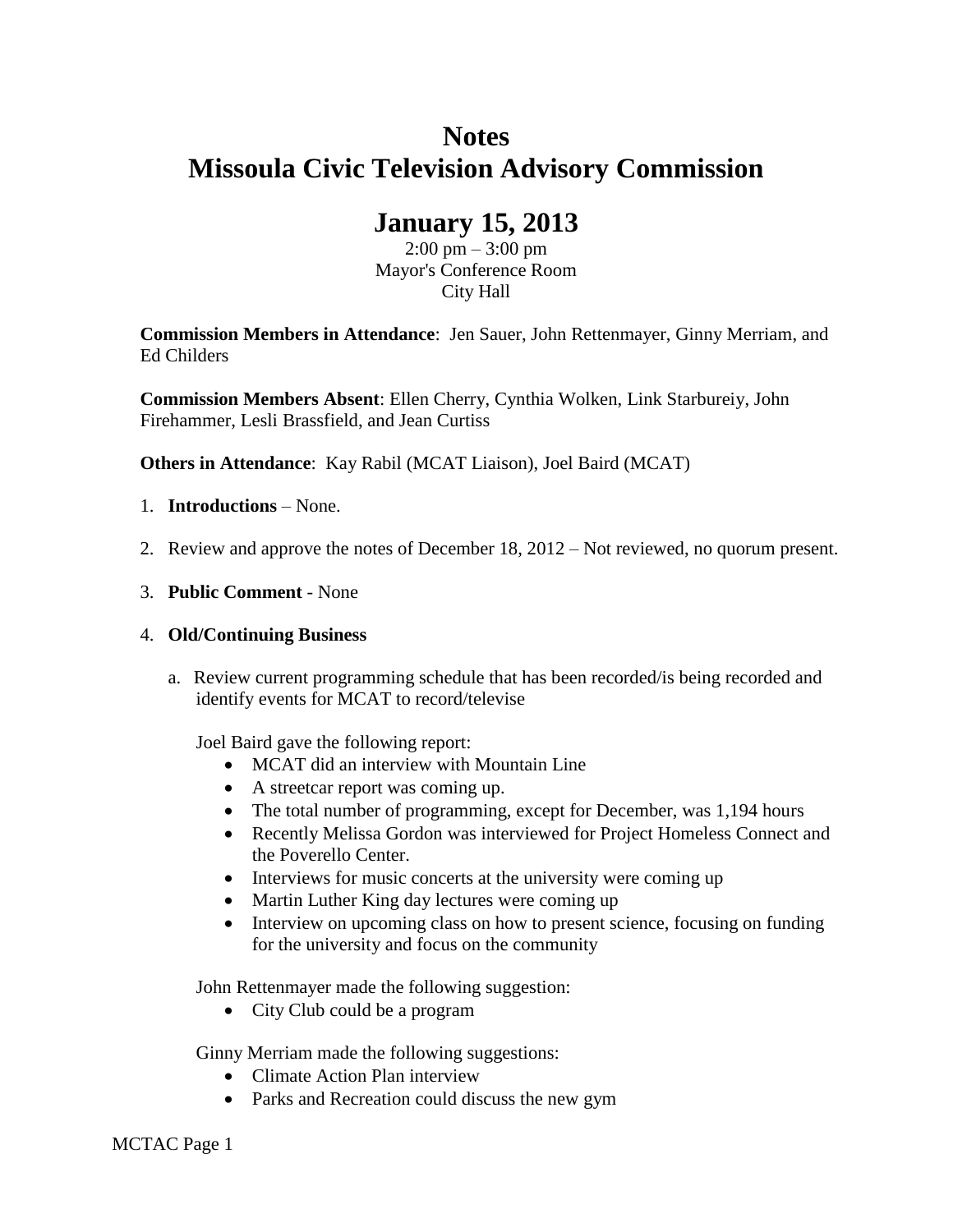- Police Chief Muir could discuss the cell phone ban
- RUX Project Trail Rattlesnake Crossing could be a program
- Legislative priorities, but it would not come from the City's lobbyist

Jen Sauer made the following suggestions:

- The Economic Outlook Seminar is coming up on February  $1<sup>st</sup>$  and there would be a discussion on Healthcare and that could be a show
- Celebrate academics on February  $13<sup>th</sup>$  for Charter Day at the University could be a show

Ed Childers made the following suggestion:

A public service presentation on how to cross the street as a pedestrian

#### 5. **New Business** - None

a. MCAT Contract Renewal

Discussion about the contract was as follows:

- The current contract has many grammatical errors; dollar amounts for insurance may have to be changed. The contract amount went from 1 million to 2 million.
- What editorial control did the city want of the civic channel? Did the city want the prime time on channel 11 monthly from 6-10 pm for example?
- MCAT needed to ensure that the city could not be held responsible for any editorial comments, or for the public to assume that those comments were endorsed by the city.
- Did the city have an interest to make sure each meeting had a time slot?

Ginny Merriam stated that nothing currently dictated what MCAT played and maybe that belonged in the contract. Ed Childers wants enough time for the City's local government shows and does not care how the rest of the time is divided. He also does not want the government's time confined to a specific slot.

Joel Baird explained that if the City reserved specific time slots and let MCAT fill the rest the City could not be held responsible for views expressed outside of its own time slot. Currently the contract states that MCAT has editorial control and the City cannot be implicated because of what MCAT chose to play; however now most of the programming is local City government programming. Kay Rabil suggested some type of disclaimer for the City as well.

Ginny liked the idea of a disclaimer or blurb broadcasted periodically or shown in front of each program and on the MCAT website. Ed suggested a block of time for government programming with a disclaimer on everything else. Joel thought a disclaimer would work. Ginny added that a block of time was too restrictive and she wanted to think about it some more. Joel reminded everyone that the contract